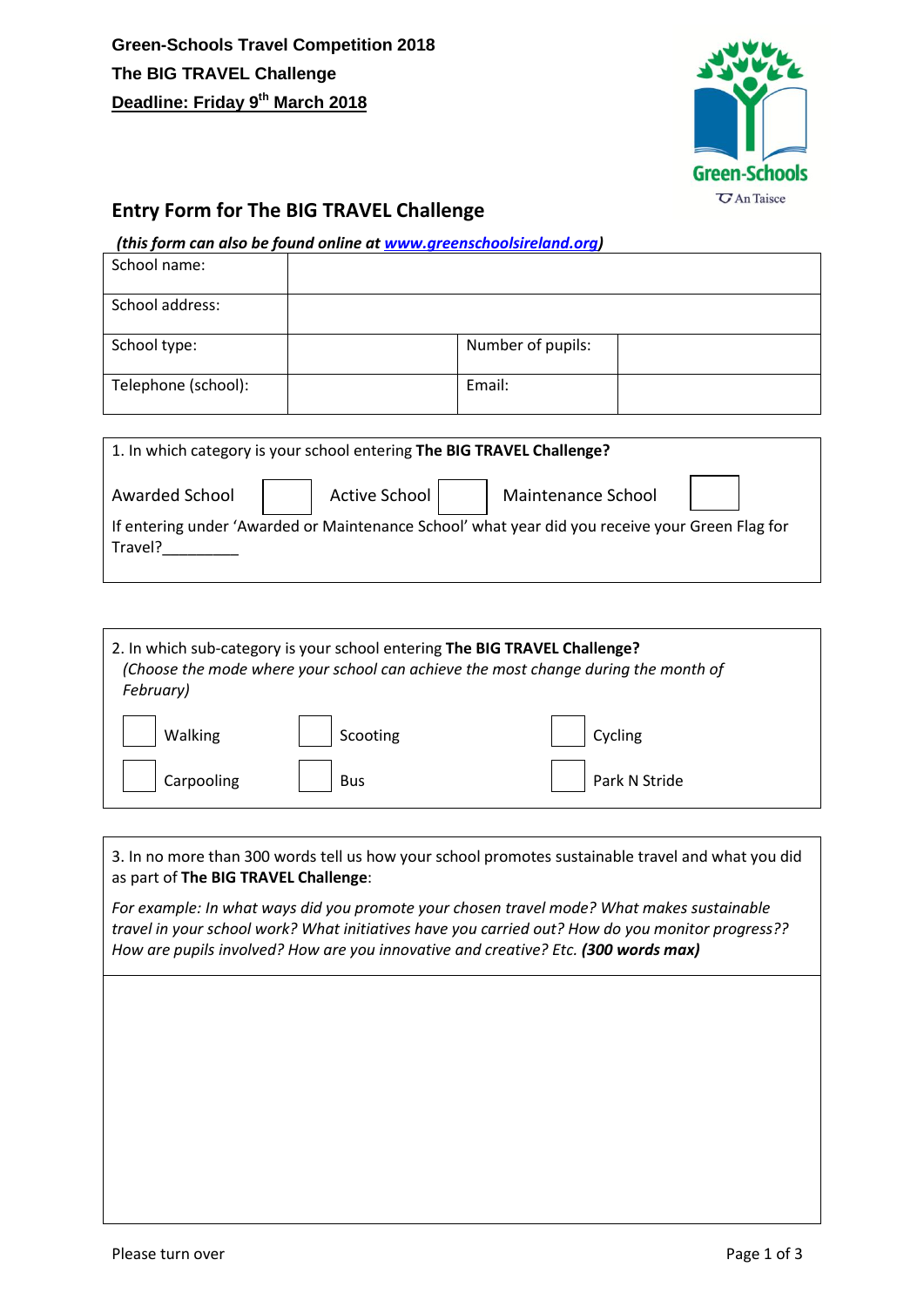

| <b>4. THE RESULTS</b>                                                                                                                                                                         |                                                                                           |  |  |  |
|-----------------------------------------------------------------------------------------------------------------------------------------------------------------------------------------------|-------------------------------------------------------------------------------------------|--|--|--|
|                                                                                                                                                                                               | Tell us how well you did on The BIG TRAVEL Challenge:                                     |  |  |  |
|                                                                                                                                                                                               |                                                                                           |  |  |  |
|                                                                                                                                                                                               |                                                                                           |  |  |  |
| How many children used this mode on an average day, <b>BEFORE</b> the challenge started? (This is very<br>important so that we have a way of assessing how successful you have been) ________ |                                                                                           |  |  |  |
| Challenge is going.                                                                                                                                                                           | Please remember to record on Day 1, Day 5 and Day 10 of the Challenge to monitor how your |  |  |  |
| <b>Challenge Days</b>                                                                                                                                                                         | <b>Results</b>                                                                            |  |  |  |
| Day 1                                                                                                                                                                                         |                                                                                           |  |  |  |
| Day 5                                                                                                                                                                                         |                                                                                           |  |  |  |
| Day 10                                                                                                                                                                                        |                                                                                           |  |  |  |
|                                                                                                                                                                                               | 5. How often would your school hold active travel days? (WOW/COW/SOW)* This was our 1st   |  |  |  |
|                                                                                                                                                                                               |                                                                                           |  |  |  |
| <b>Every Week</b>                                                                                                                                                                             | <b>Every Month</b><br>Every term                                                          |  |  |  |
| <b>Every Year</b>                                                                                                                                                                             | sometimes<br>never                                                                        |  |  |  |
|                                                                                                                                                                                               | * WOW - Walk on Wednesday, COW - Cycle on Wednesday, SOW - Scoot on Wednesday             |  |  |  |
|                                                                                                                                                                                               | 6. Does your school participate in the following;                                         |  |  |  |
| National Walk to School Week YES /NO                                                                                                                                                          |                                                                                           |  |  |  |
| National Bike Week YES / NO                                                                                                                                                                   |                                                                                           |  |  |  |